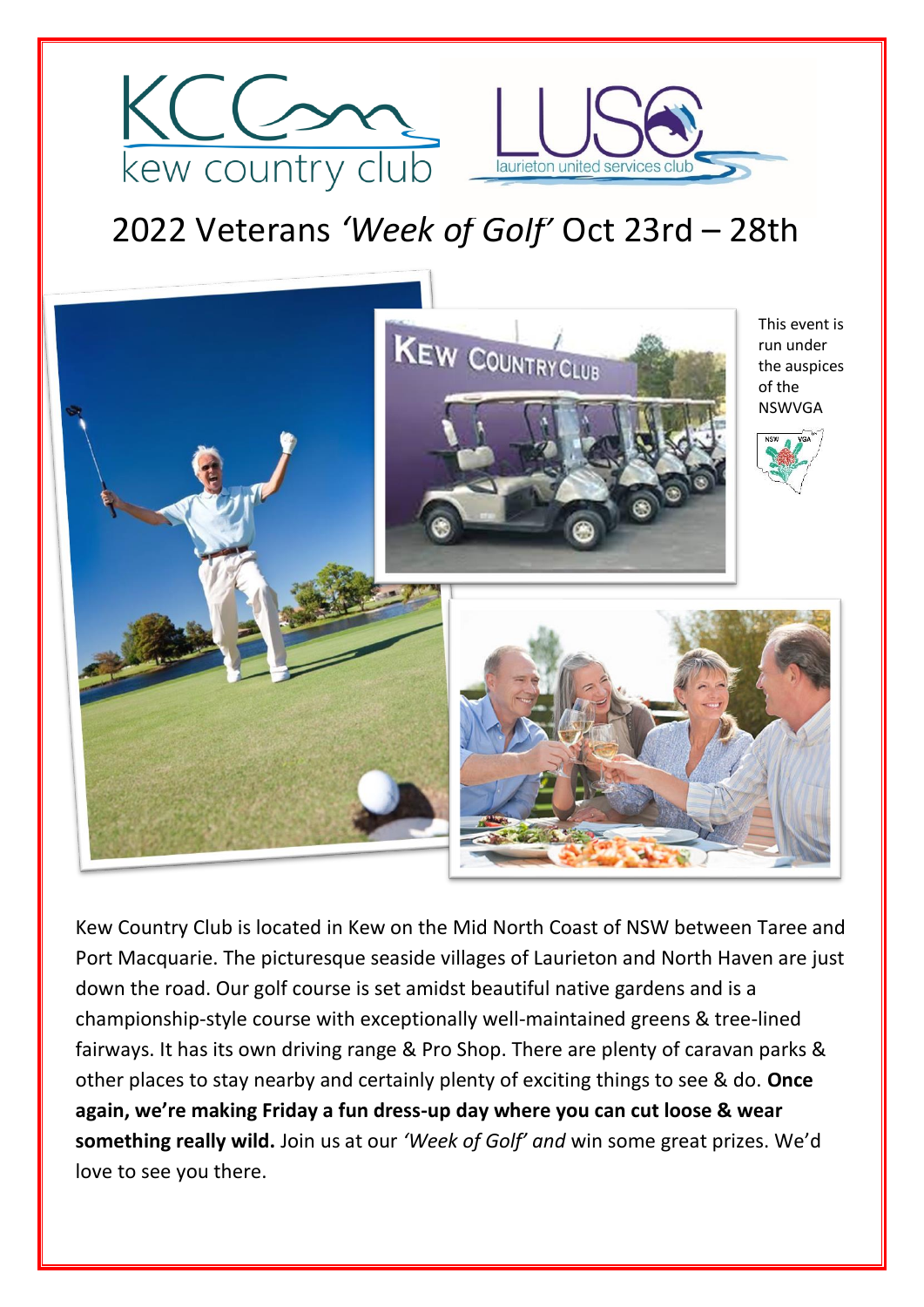# 2022 *'Week of Golf'* Details

### **Date**

Sunday Oct 23rd – Friday Oct 28th. Sunday is Registration Day (4 to 6pm), Wednesday is a rest day and the dinner/presentation night is Thursday.

## **Golf**

Individual Stableford on Monday, Tuesday & Thursday with a 54 Aggregate competition run in conjunction which will also form the basis of the NSWVGA Shield. There will be a 4-person Shotgun Start Ambrose on Friday.

**Please note** that all golfers entering this event must be a current financial member on NSWVGA. Ladies and interstate golfers can join the NSWVGA and be issued a membership card through their own club or, if their own club does not have an affiliation with NSWVGA, by contacting the NSWVGA Group Secretary in their district. Refer

www.nswvga.com.au/cms/groups-clubs/

#### **Cost**

Golf **\$30pp** per day. Presentation Dinner (Laurieton United Services Club) **\$45pp**

#### **How to Enter & Pay**

Just fill in the attached Entry Form and post it to our Tournament Director Mr Col Voss, 4 Mahala Close, Bonny Hills, NSW, 2445 or email it to colvoss@outlook.com

Payment must be made in full and our preferred method of payment is EFT to KCC Men Veterans Week of Golf BSB 932000 Acct 500155900. Please be certain to use your surname in the description field to identify yourself. Please do not pay without having also sent us your entry form(s). If paying by cheque it must be made out to KCC Men Veterans Week of Golf and posted to Mr Col Voss, 4 Mahala Close, Bonny Hills, NSW, 2445. Entries will be taken until the event is fully subscribed.

# **Entry Confirmation**

Within 28 days of receipt of both your entry form & payment you will receive a confirmation email of your booking.

#### **Cart Hire**

Please ensure you tick the appropriate box on the Entry Form if you're requiring a hire cart. If you're sharing that cart with someone please first liaise with them to ensure you both don't request carts. If you nominate that you're prepared to share a cart, all effort will be made to accommodate this request and to avoid any additional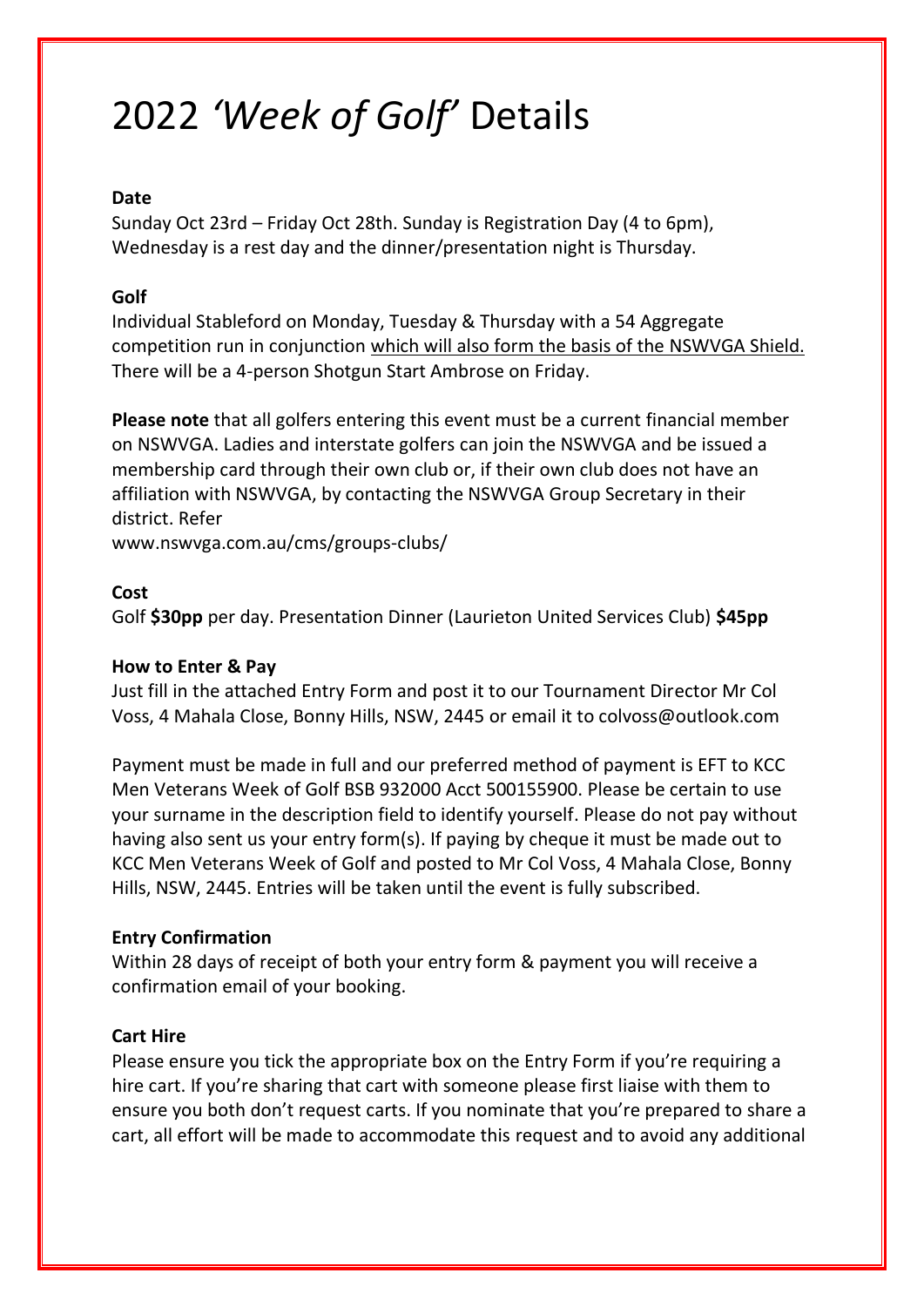cart hire costs but this may not always be possible. Please, DO NOT call the Pro in regard to carts.

| 2022 Entry Form                                                                          |                             |           |          |
|------------------------------------------------------------------------------------------|-----------------------------|-----------|----------|
|                                                                                          |                             |           |          |
|                                                                                          |                             |           |          |
|                                                                                          |                             |           |          |
| Walk or Cart (circle). Walk<br>Cart                                                      |                             |           |          |
| If using a cart will you require a hire cart? (circle). No                               |                             | Yes       |          |
| I wish to share my hire cart with Mr/Mrs/Ms ________________ or anyone/nobody (circle)   |                             |           |          |
| Days you wish to play (circle). Mon Tues Thurs Frid                                      |                             |           |          |
| Total number of days you wish to play_______@ \$30 totals \$______________               |                             |           |          |
| Do you wish to attend the Presentation Dinner? (circle). No Yes@\$45                     |                             |           |          |
| Total amount payable for this person \$                                                  |                             |           |          |
|                                                                                          |                             |           |          |
|                                                                                          |                             |           |          |
|                                                                                          |                             |           |          |
|                                                                                          |                             |           |          |
|                                                                                          |                             |           |          |
| Walk or Cart (circle).<br><b>Walk</b><br>Cart                                            |                             |           |          |
| If using a cart will you require a hire cart? (circle).                                  | No                          | Yes       |          |
| I wish to share my hire cart with Mr/Mrs/Ms __________________ or anyone/nobody (circle) |                             |           |          |
| Days you wish to play (circle). Mon                                                      | <b>Tues</b><br><b>Thurs</b> | Frid      |          |
| Total number of days you wish to play________@ \$30 totals \$________________            |                             |           |          |
| Do you wish to attend the Presentation Dinner? (circle).                                 |                             | <b>No</b> | Yes@\$45 |
| Total amount payable for this person \$______________                                    |                             |           |          |
| Tee Time preference (no guarantee). AM $(7.30 - 8.30)$ PM $(11.15 - 12.30)$              |                             |           |          |